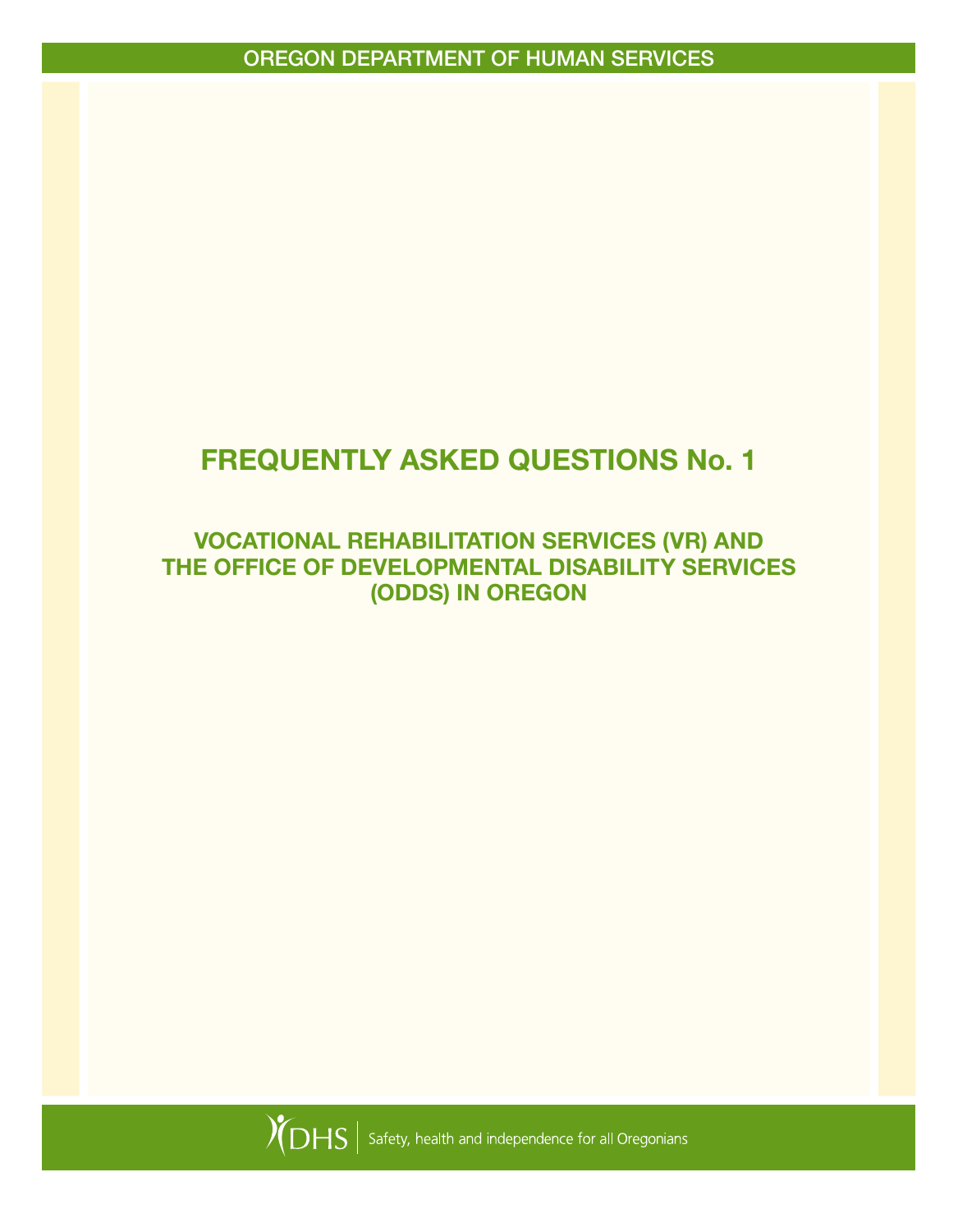## INTRODUCTION

This Frequently Asked Questions (FAQ) document is being distributed to help clarify and facilitate the service interactions between Vocational Rehabilitation Services (VR) and the Office of Developmental Disability Services (ODDS) for adults with Intellectual and other Developmental Disabilities (I/DD) in Oregon.

This document is not intended to address all questions that may exist relative to this service delivery relationship, but it is intended to address some of the major ones. Therefore, should you have additional questions related to this document or others not addressed, you may submit them to employment.first@state.or.us. We will then address submitted questions in future FAQ documents.

Information in this FAQ is based on the following general reference points:

- 1. VR services are to help a person obtain, retain, or regain individual employment in an integrated, competitive setting. This can also include self-employment. It does not include group supported employment. Services provided are short term and time limited in nature.
- 2. ODDS employment-related services are intended to last longer than VR services. They are intended to provide both pre-vocational and/or extended supports once a person has obtained integrated employment.
- 3. Executive Order 13-04 establishes a set of expectations for improving the employment outcomes for people with I/DD. This includes the expectation of the "presumption of employability" of individuals with I/ DD be embedded in all applicable policies and practices.
- 4. Both VR and ODDS have state and federal regulations or other expectations that must be accounted for in the implementation of employment services and in the design of organizational relationships.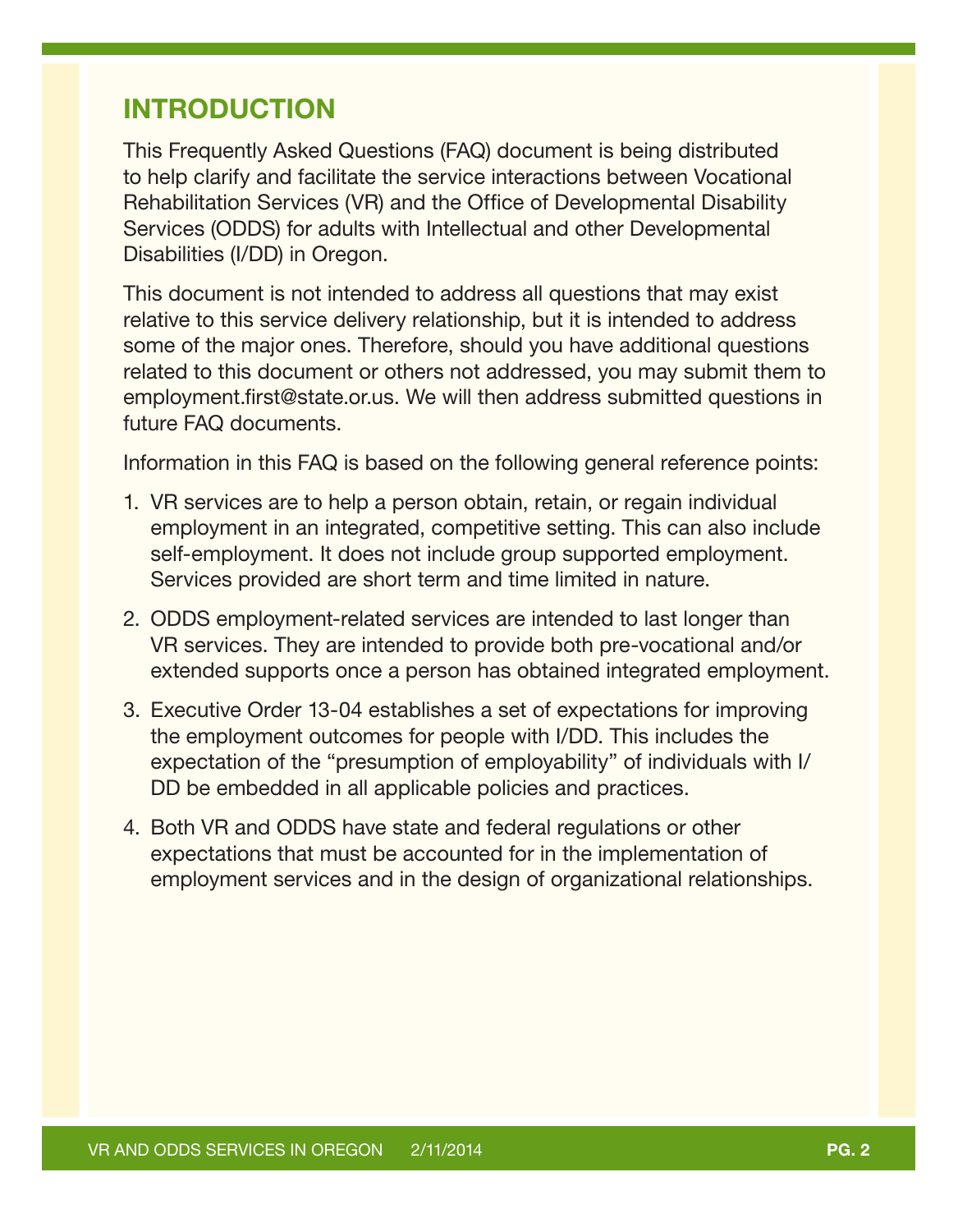# **CONTENTS**

(CLICK ON THE QUESTION TO FIND THE ANSWER)

#### [TOPIC: REFERRAL TO VR FOR INDIVIDUALS RECEIVING ODDS](#page-4-0)  SERVICES . . . . . . . . . . . . . . . . . .

- QUESTION #1: [Does someone need to be referred to VR before accessing](#page-4-0)  [ODDS funding for job development or initial job coaching for individual](#page-4-0)  [competitive integrated employment services?](#page-4-0)
- QUESTION #2: [What should happen if a person gets an individual](#page-4-0)  [competitive integrated job without needing funds for job development](#page-4-0)  [from VR or ODDS?](#page-4-0)
- QUESTION #3: [Does a referral need to be made to VR before initially](#page-5-0)  [accessing ODDS funding for such services as group supported](#page-5-0)  [employment \(crews and enclaves\), facility or community-based](#page-5-0)  [prevocational skills, facility or community-based habilitation or other](#page-5-0)  [non-work related services?](#page-5-0)
- QUESTION #4: [Who can make a referral to VR?](#page-5-0)
- QUESTION #5: [What does VR need for a referral? What information should](#page-5-0)  [be coming with the referral? What can Community Developmental](#page-5-0)  [Disability Programs \(CDDPs\) or Support Service Brokerages provide in](#page-5-0)  [referral packets?](#page-5-0)
- QUESTION #6: [Is VR access voluntary? What happens if a person does](#page-6-0)  [not want to avail themselves of VR services?](#page-6-0)

TOPIC: ELIGIBILITY FOR VR SERVICES . . . . . . . . . . . . . . . . . 7

- QUESTION #1: [Executive Order 13-04 indicates that VR and ODDS](#page-6-0)  [employment policies and practices will be based on the "presumed](#page-6-0)  [employability" of individuals with I/DD. What does presumed](#page-6-0)  [employability mean in VR?](#page-6-0)
- QUESTION #2: [What are the basic eligibility criteria for VR services?](#page-7-0)

QUESTION #3: [What does "presumed eligibility" mean in VR?](#page-7-0)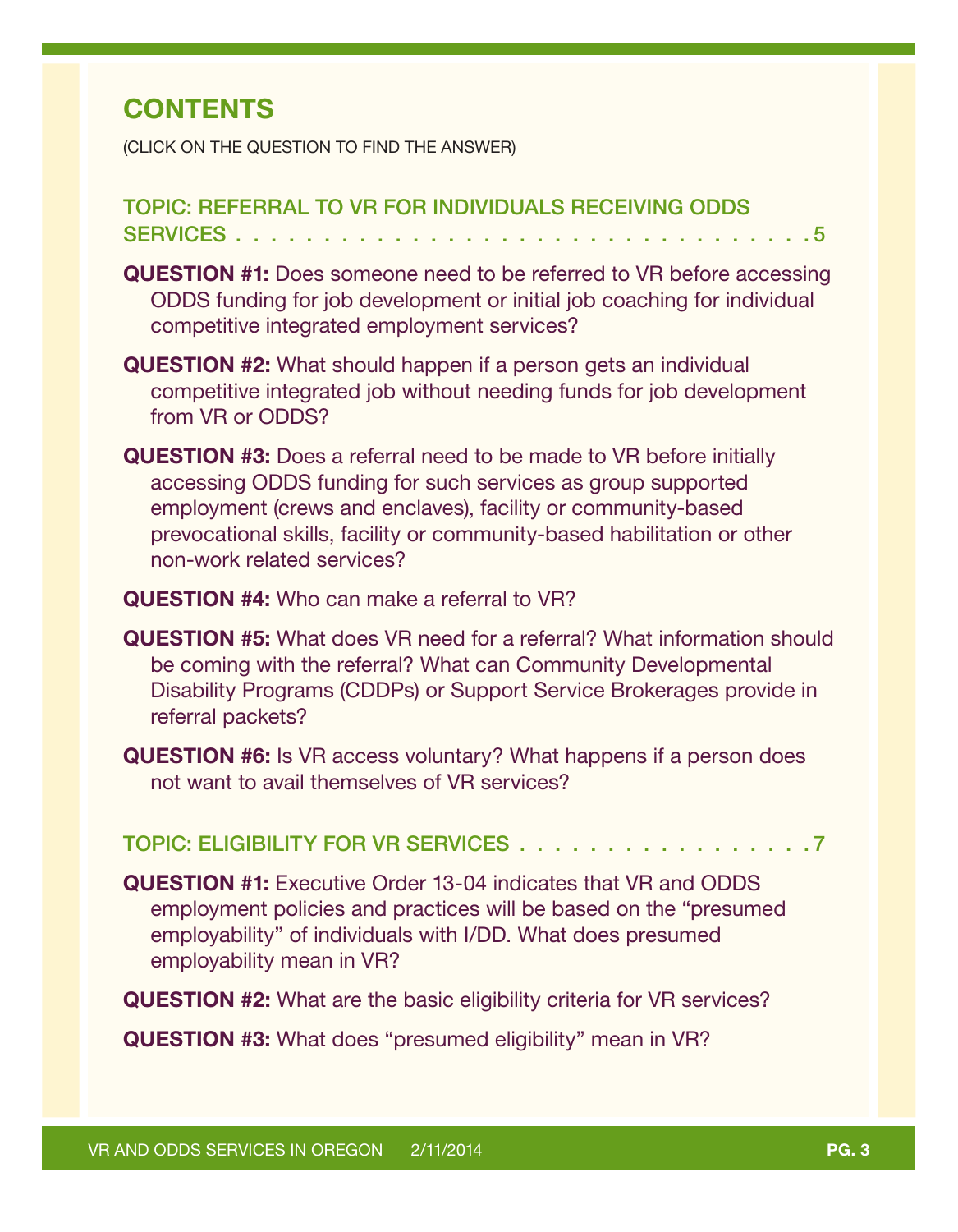QUESTION #4: [What does "interim eligibility" mean?](#page-7-0) 

- QUESTION #5: [What are the timelines for determining eligibility for](#page-8-0)  [VR services?](#page-8-0)
- QUESTION #6: [When can a counselor determine a person is not eligible](#page-8-0)  [for VR services? How is this communicated? What is the timeline?](#page-8-0)
- TOPIC: SERVICE DELIVERY I.I.I.I.I.I.I.I.I.I.I.I.I.I.I.I0
- QUESTION #1: [What verification or assurance does VR require of](#page-9-0)  [availability of DD long term or extended funding needed? And, when is](#page-9-0)  [verification needed?](#page-9-0)
- QUESTION #2: [Will ODDS review and modify the long-term support](#page-9-0)  [resources available to an individual as the VR plan goals are established](#page-9-0)  [and implemented?](#page-9-0)
- QUESTION #3: [When does funding responsibility for job coaching and](#page-10-0)  [on-the-job supports transfer from VR to ODDS?](#page-10-0)
- QUESTION #4: [What does "job stabilization" mean, and who makes this](#page-10-0)  [determination?](#page-10-0)
- QUESTION #5: [When can VR re-open a case or when can a person](#page-11-0)  [re-access VR services?](#page-11-0)
- QUESTION #6: [When should benefits counseling occur? Who does](#page-11-0)  [benefits counseling? Where should referrals be made?](#page-11-0)

[TOPIC: CASE COORDINATION AND COMMUNICATION 12](#page-11-0)

- QUESTION #1: [What does VR expect from Services Coordinators/](#page-11-0) [Personal Agents for people referred to and receiving VR services?](#page-11-0)
- QUESTION #2: [What should Service Coordinators/Personal Agents expect](#page-12-0)  [from a VR counselor for the period of time the person is receiving VR](#page-12-0)  [services?](#page-12-0)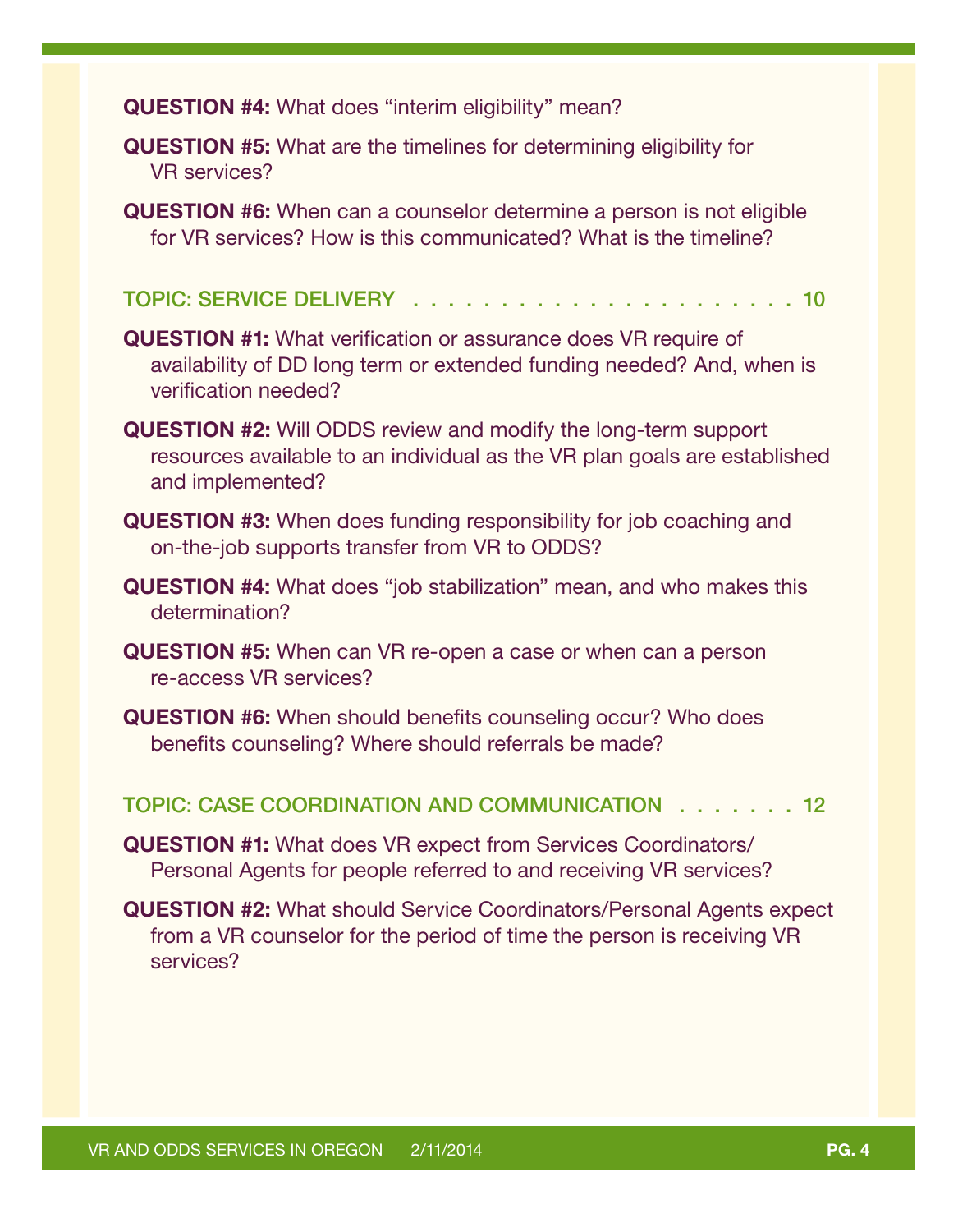## <span id="page-4-0"></span>TOPIC: REFERRAL TO VR FOR INDIVIDUALS RECEIVING ODDS SERVICES

QUESTION #1: Does someone need to be referred to VR before accessing ODDS funding for job development or initial job coaching for individual competitive integrated employment services?

ANSWER: Yes. Individuals with I/DD who express an interest in individual competitive integrated employment must be referred to VR. This is because VR can provide services that help people obtain or retain such employment. This includes, for example, providing job development, training, needed equipment, initial job coaching, etc. Because of federal requirements, ODDS cannot pay for such services if they are available to that person through VR. This means that VR must either: 1) deny the individual services; or 2) determine that the person has exhausted VR services before ODDS can pay for services similar to those VR provides. Once the person has obtained employment and VR supports have ended, ODDS funds can be used to provide ongoing/extended employment services and supports.

QUESTION #2: What should happen if a person gets an individual competitive integrated job without needing funds for job development from VR or ODDS?

ANSWER: It is certainly a possibility that people can obtain employment through a variety of ways and not necessarily from paid job development services through VR or ODDS. In that case, there is no need to make a VR referral for the purposes of job development because a need for job development does not exist.

However, VR should still be contacted and the option of a referral should be discussed. VR can and does fund or support an array of services at initial employment beyond job development. Examples include job training, assistive technology, or benefits planning. VR can facilitate or speed up eligibility to get these services as quickly as possible to assure timely availability.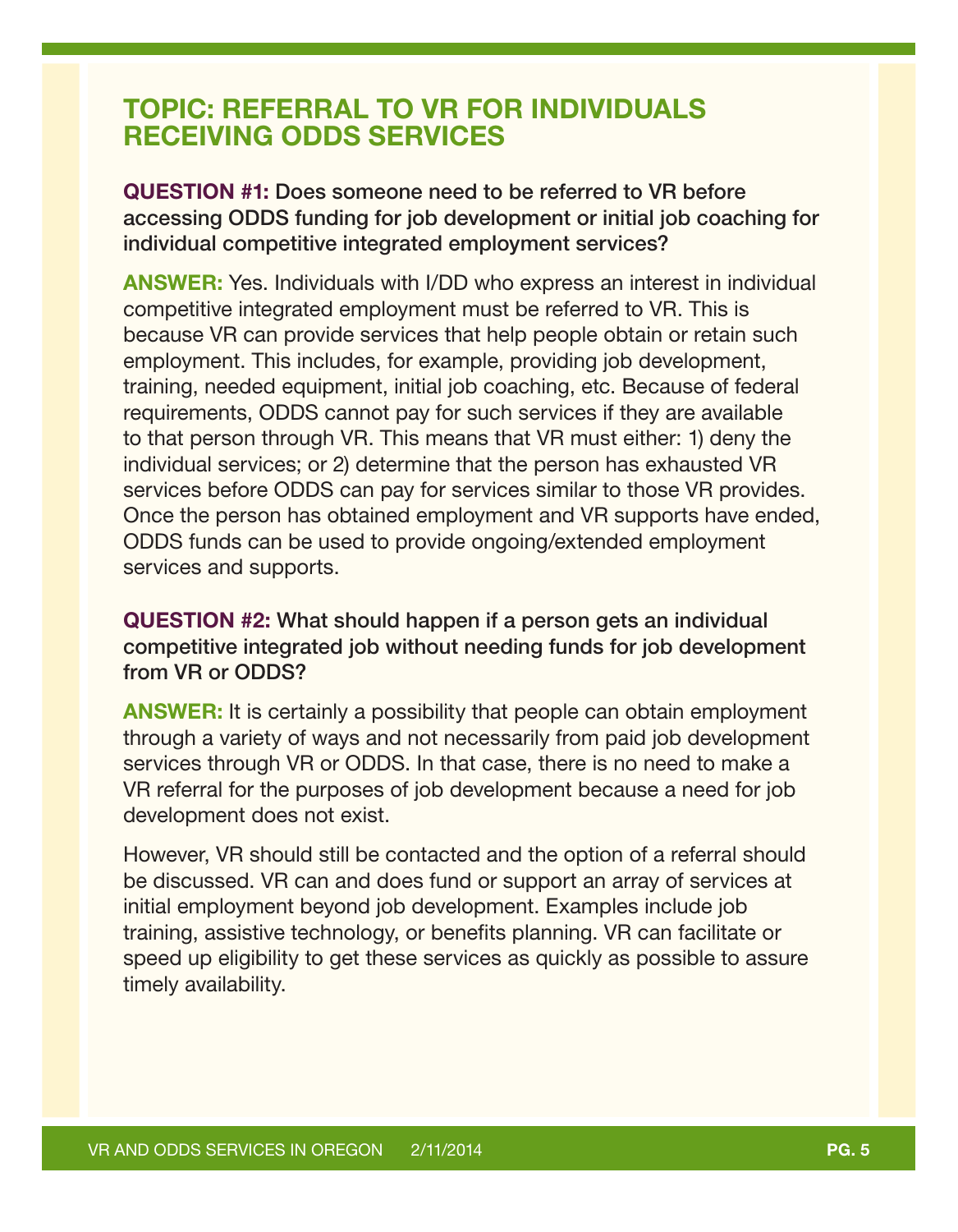<span id="page-5-0"></span>QUESTION #3: Does a referral need to be made to VR before initially accessing ODDS funding for such services as group supported employment (crews and enclaves), facility or community-based prevocational skills, facility or community-based habilitation or other non-work related services?

**ANSWER:** VR's mission is to assist Oregonians with disabilities in obtaining individual jobs in integrated, community-based settings at minimum wage or better. No referral should be made to VR before accessing the ODDS services listed in this question.

#### QUESTION #4: Who can make a referral to VR?

ANSWER: A person, or their legal or other appointed representative, must request VR services. But there is not a requirement as to the specific referring person or agent. Typically the referral comes from the person's Case Manager or Personal Agent. The person wanting services can refer themselves to VR. Other potential referral sources include, but are not limited to, family members, teachers or other school personnel, or other service providers. Regardless of the referring person, communication among the key parties relative to the referral is critical to assure an effective and efficient process as well as coordinating efforts to maximize success.

QUESTION #5: What does VR need for a referral? What information should be coming with the referral? What can Community Developmental Disability Programs (CDDPs) or Support Service Brokerages provide in referral packets?

ANSWER: Ideally, to facilitate the referral and intake process, VR should have:

- VR's Service Questionnaire, completed.
- Documentation sufficient to establish legal status to work in the U.S. (e.g., ID, passport, or other documents sufficient to complete an I-9 form).
- Medical, psychological and other information that addresses functional limitations to establish VR eligibility.
- Verification of entitlement to Social Security disability benefits.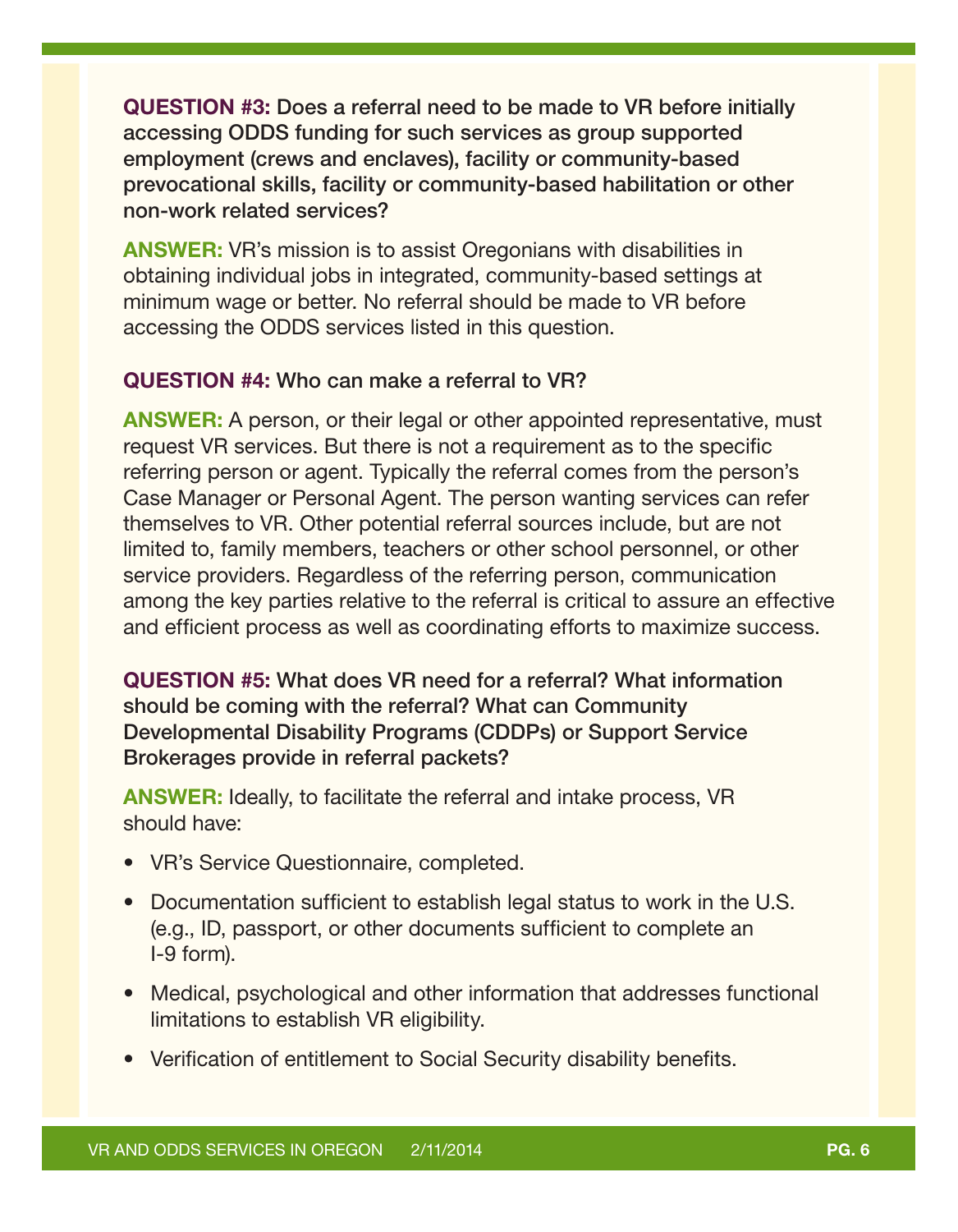- <span id="page-6-0"></span>• Person Centered Plan, Individual Support Plans, Personal Employment Profile or other available information that helps guide the supported employment Plan.
- Identification of present or projected level of extended long-term support funding for employment.
- Results of benefits plan, if available.

#### QUESTION #6: Is VR access voluntary? What happens if a person does not want to avail themselves of VR services?

ANSWER: Participation in VR services is voluntary. Individuals cannot be mandated to be referred or participate. If the person wants individual integrated competitive employment but does not want to be referred to or receive VR services, there may be specific reasons that can be addressed. Discussions with the person or those close to him/her might be appropriate to ascertain the reasons and see what can be done to address concerns. Calling a VR representative might also be helpful in problem solving or otherwise providing information/options that might be helpful.

If a person declines to participate in VR, even though VR services are available, ODDS cannot then provide the same services that VR would (e.g. job development, initial job coaching, etc.). See Answer #1. Therefore, careful consideration of the decision to not utilize VR service as a means of achieving desired employment goals must be taken. Informed decision making is crucial, so information gathering, weighing pros and cons of the choices, and assessing options is important.

# TOPIC: ELIGIBILITY FOR VR SERVICES

QUESTION #1: Executive Order 13-04 indicates that VR and ODDS employment policies and practices will be based on the "presumed employability" of individuals with I/DD. What does presumed employability mean in VR?

ANSWER: VR's policies and regulations presume that all individuals who want to work are capable of employment given the appropriate employment goal, supports and setting. This includes individuals with I/DD.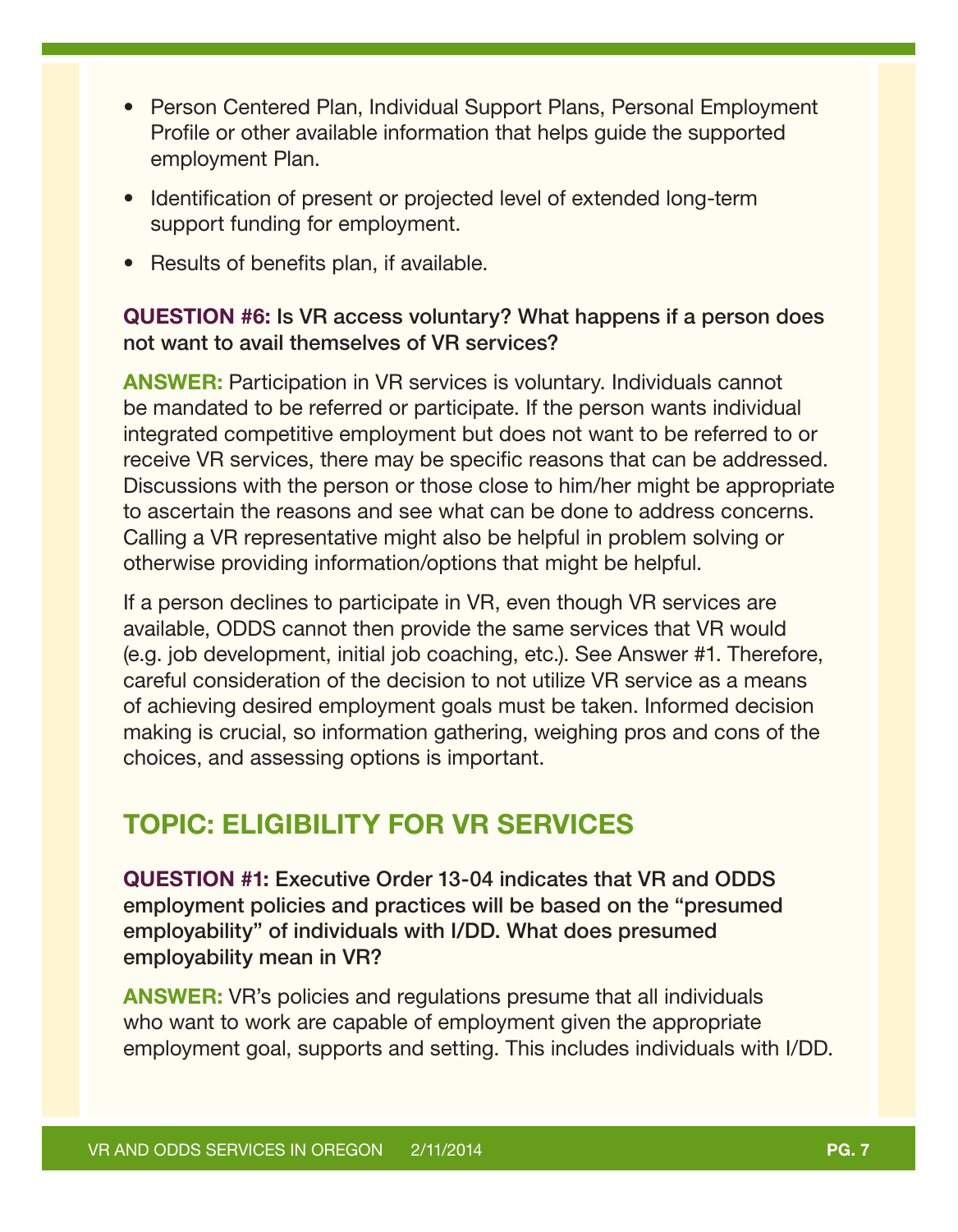#### <span id="page-7-0"></span>QUESTION #2: What are the basic eligibility criteria for VR services?

ANSWER: Eligibility for VR Services is contingent upon:

- 1. A determination that the applicant has a physical or mental impairment.
- 2. A determination that the applicant's physical or mental impairment constitutes or results in a substantial impediment to employment for the applicant.
- 3. A determination that the applicant requires VR services to prepare for, secure, retain, or regain employment consistent with the applicant's unique strengths, resources, priorities, concerns, abilities, capabilities, interests, and informed choice.

The criteria stated above are for all individuals requesting VR services, not just individuals receiving ODDS services and supports.

#### QUESTION #3: What does "presumed eligibility" mean in VR?

ANSWER: Applicants for VR services who are receiving SSI (Supplemental Security Income – Title XVI) or SSDI (Social Security Disability Insurance – Title II) benefits are presumed to be eligible for VR services. In general, individuals found eligible for ODDS services will also be eligible for VR services. However, the VR counselor must still complete the normal eligibility determination process including obtaining medical documentation of disability and establishing a barrier to employment that VR services will alleviate.

#### QUESTION #4: What does "interim eligibility" mean?

ANSWER: Interim eligibility occurs when there is clear evidence that the individual will be found eligible for VR services and supports, but medical documentation is not readily available. This process is done to facilitate services in instances when waiting would be detrimental to the person, e.g., a job offer is pending and services are needed. Also refer to the answer to Question #2 in the Referral section above.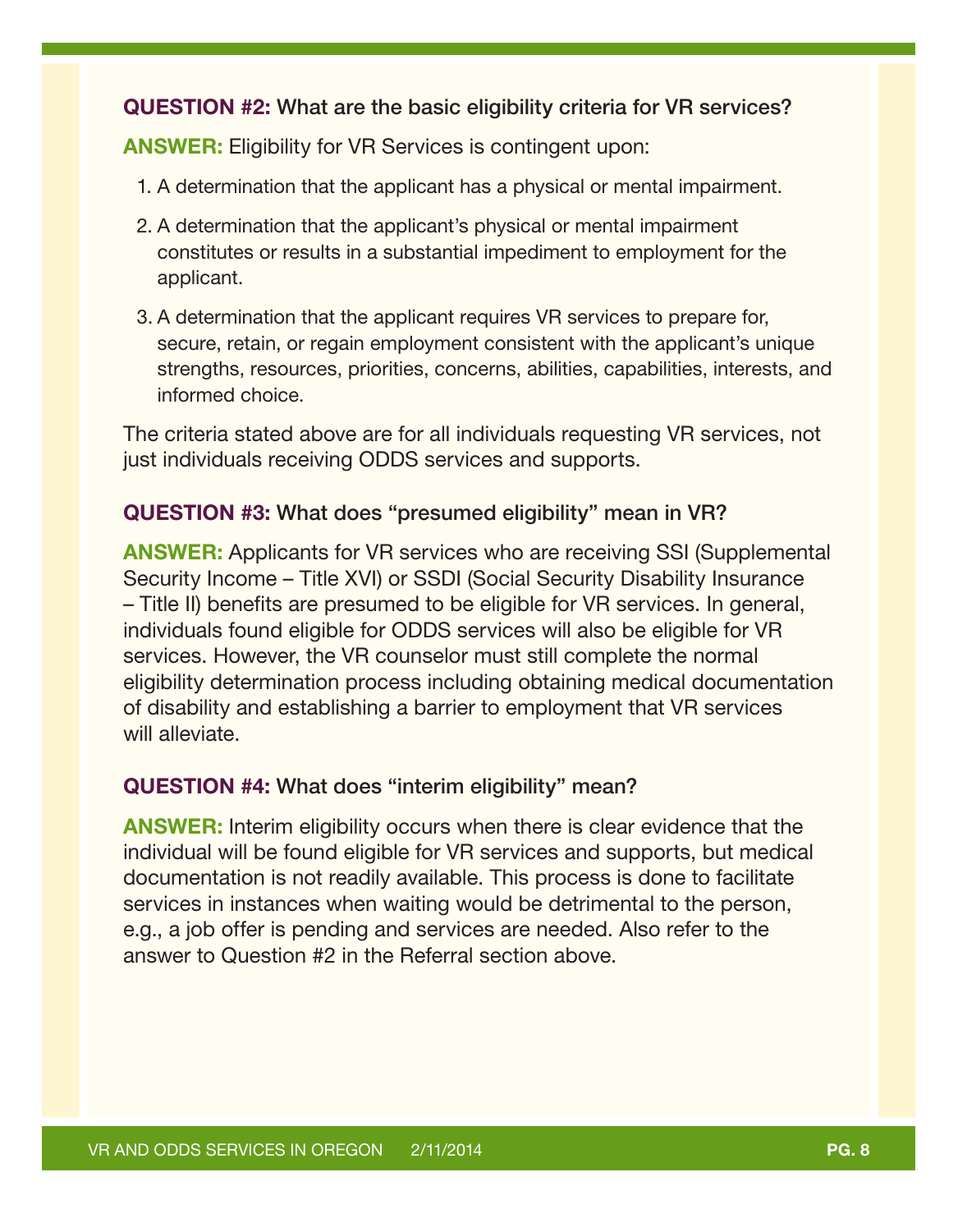#### <span id="page-8-0"></span>QUESTION #5: What are the timelines for determining eligibility for VR services?

ANSWER: VR has a time limit of 60 days to determine eligibility, but an eligibility determination should be made as soon as all of the criteria listed in Question #2 above have been met. Eligibility criteria must be substantiated by medical or psychological documentation. To the degree possible, existing information should be used to identify impediments to employment. It is important upon referral to provide thorough and complete information.

In cases where eligibility cannot be established within 60 days, an Eligibility Extension must be agreed to by the individual and counselor and the individual must be informed in writing. In all cases, eligibility determination decision is communicated to the applicant via mail but can also be communicated via phone or in person.

#### QUESTION #6: When can a counselor determine a person is not eligible for VR services? How is this communicated? What is the timeline?

ANSWER: An individual can be found ineligible for services if they do not meet basic eligibility criteria (see Question #2 above); if they do not want to pursue competitive employment in an integrated setting; if they are not available for services; or if, after a period of extended evaluation, they are determined to be too severely disabled to benefit from services.

The last criterion stated is covered by federal regulations. By those regulations, VR has to present clear and convincing evidence to determine that an individual is too severely disabled to benefit from services (i.e., because they can't attend services, participate in services or gain from services). This requires that the counselor develop a plan of extended evaluation to determine if the barriers that lead the counselor to believe that the individual is too severely disabled can be remediated or accommodated. Plans may include, but are not limited to, communitybased assessments, trial work periods, and provision of rehabilitation technology, behavioral interventions or work place accommodations.

When a question exists about a person being too disabled to benefit from VR services, the individual is informed that they are being placed in trial work period or in extended evaluation. A plan is developed in partnership,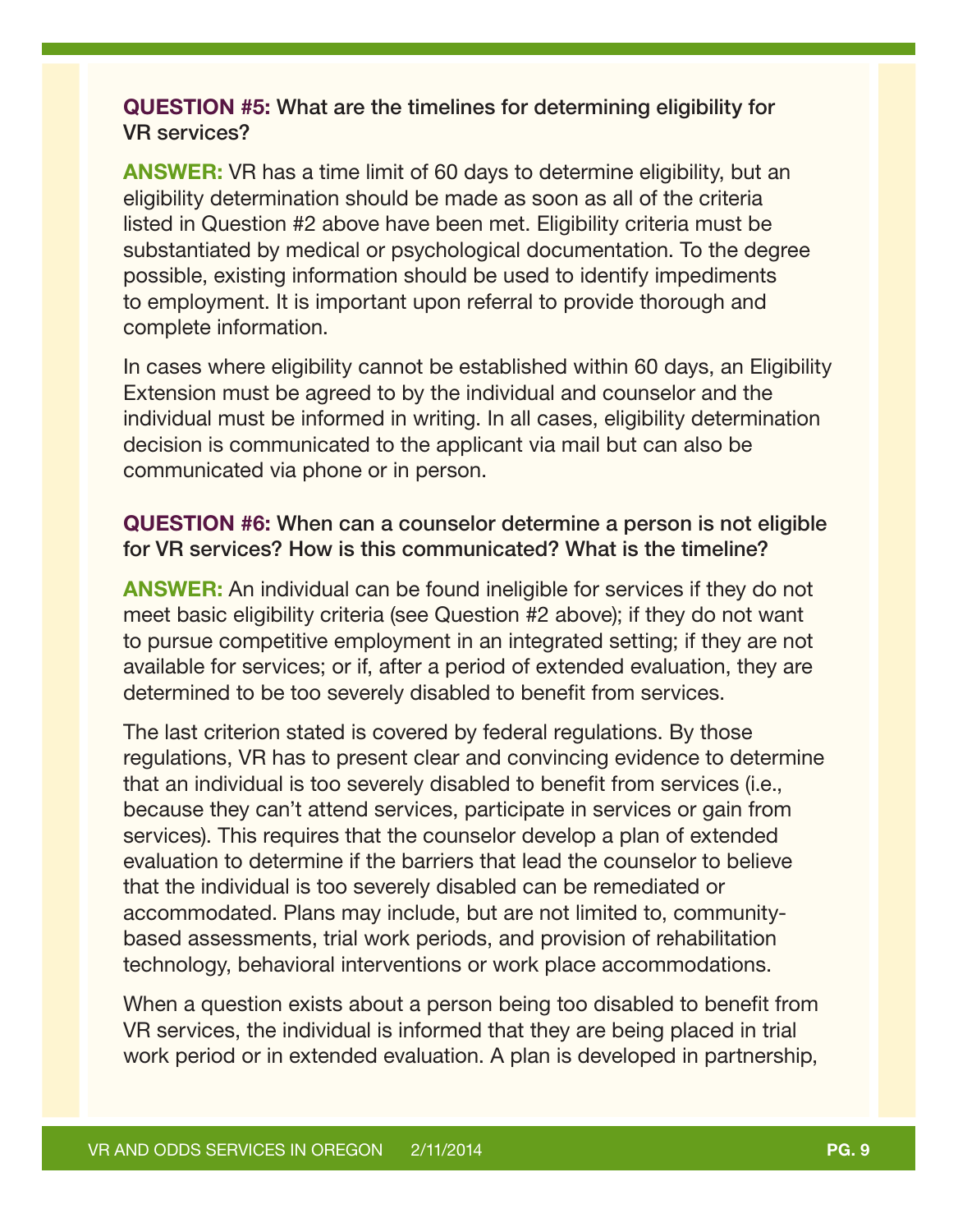<span id="page-9-0"></span>which the individual signs. The plan format mirrors an Individual Plan for Employment (IPE). It includes objectives, timeframes, and needed goods and services. The individual is also informed of their rights when the plan is signed. There is an 18 month timeframe for these plans.

## TOPIC: SERVICE DELIVERY

QUESTION #1: What verification or assurance does VR require of availability of DD long term or extended funding needed? And, when is verification needed?

ANSWER: For individuals needing ongoing supports to maintain employment, VR is required to determine the availability of the supports in order to write the IPE, or have a reasonable expectation that the supports will be identified in the course of the plan. The fact that an adult (over age 18) is enrolled in a 1915(c) Home and Community Based Services Medicaid through ODDS will suffice that long-term funding supports are available. In general, a person receiving ODDS services, referred to VR, will already have an Individual Support Plan (ISP) with a set amount of long-term support for employment or other "day service" service. The amount, duration and scope of the long term supports are dependent on the particular Medicaid waiver. The current Comprehensive Waiver has a maximum allowed dollar limit per month for employment or day services, and the Support Services Waiver resources availability is determined by expenditures guidelines. VR should be made aware of the amount of long term funding in an individual's service plan upon application.

It should be noted that ODDS is federally required to amend its Comprehensive Waiver and renews its Support Services Waiver effective 7-1-14. These changes may alter some of the policies and practices related to planning and funding employment related services. Stakeholders will be made aware of what and when any new waiver changes take place. Until that time, the current waivers and the respective requirements, as well as the implementing policies and practices, remain in effect.

QUESTION #2: Will ODDS review and modify the long-term support resources available to an individual as the VR plan goals are established and implemented?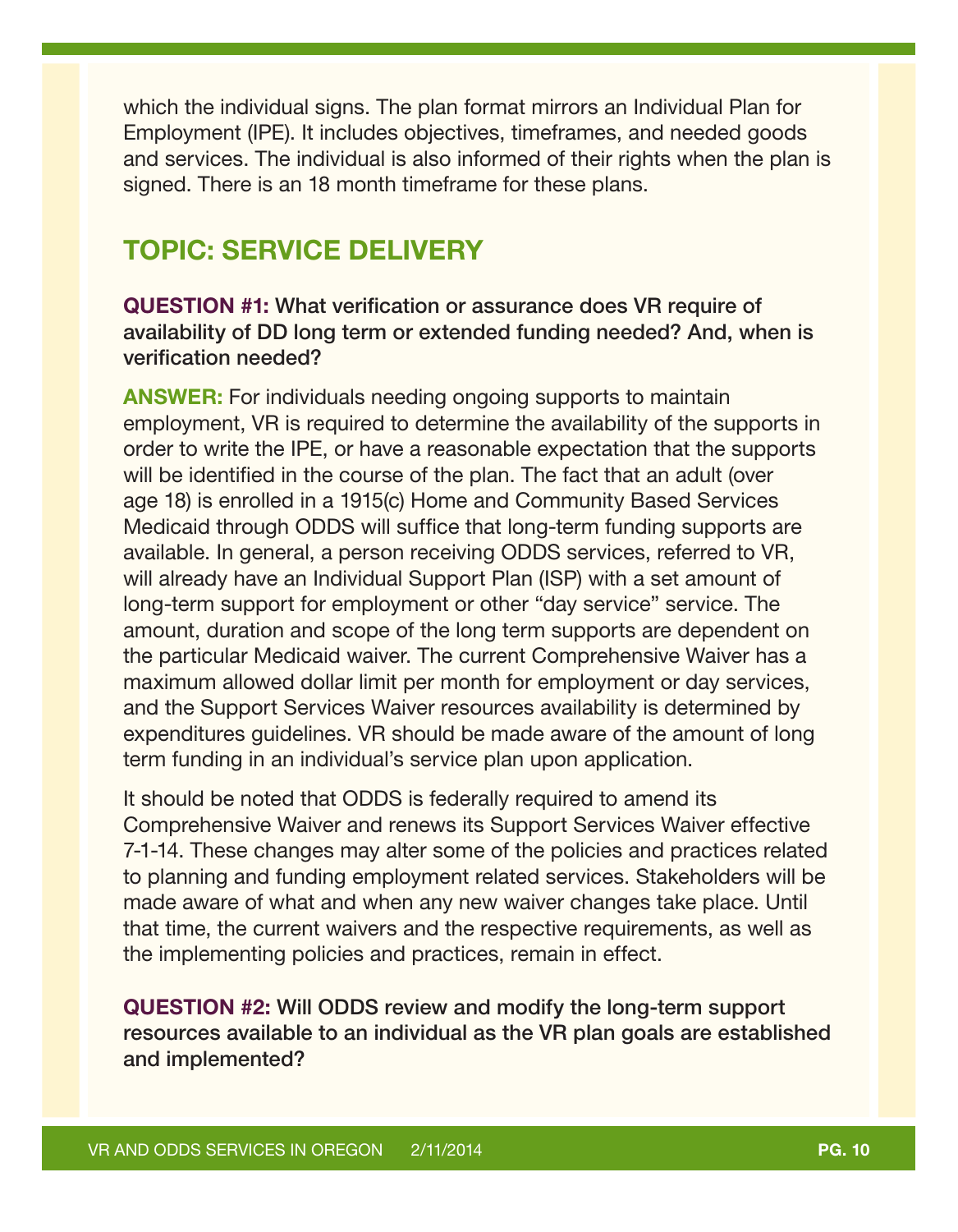<span id="page-10-0"></span>ANSWER: Yes. In order to allow for a seamless transition from VR services to ODDS long- term employment supports, ODDS will allow for service plan funding to be reviewed and modified. Long-term funding plan changes must align with the goals and outcomes of VR plan. Again, changes to the ODDS employment supports must be made within the allowance of current waiver conditions, expenditure guidelines and current procedural requirements. It is recommended that a Service Coordinator or Personal Agent request the long-term funding changes as soon as the person begins their new job.

As noted above, ODDS is federally required to make changes to the Comprehensive and Support Services waivers effective 7-1-14, which could affect the availability of long-term support funding for employment services and the process by which individual budgets are set. Until any changes are officially announced for implementation, current practices apply.

#### QUESTION #3: When does funding responsibility for job coaching and on-the-job supports transfer from VR to ODDS?

ANSWER: Long-term employment supports should be transferred to ODDS at the time of job stabilization. VR closure occurs at 90 days of employment or at job stabilization, whichever occurs later. Based on evaluation and documented need for ongoing services for the individual to remain employed, the Service Coordinators/Personal Agents should begin the transition process from VR to ODDS funded employment services at least 30 (or other set number of days) days prior to the expected termination of VR services.

#### QUESTION #4: What does "job stabilization" mean, and who makes this determination?

**ANSWER:** Job stabilization occurs when the goals of the IPE are sufficiently met, long term support funding is in place, and the employee has learned the essential tasks of the position and is performing these tasks on a regular basis (with or without supports) to the employer's satisfaction. This is a joint decision made by the VR counselor, individual, his/her representatives, employer, service providers, and Case Manager/ Personal Agent.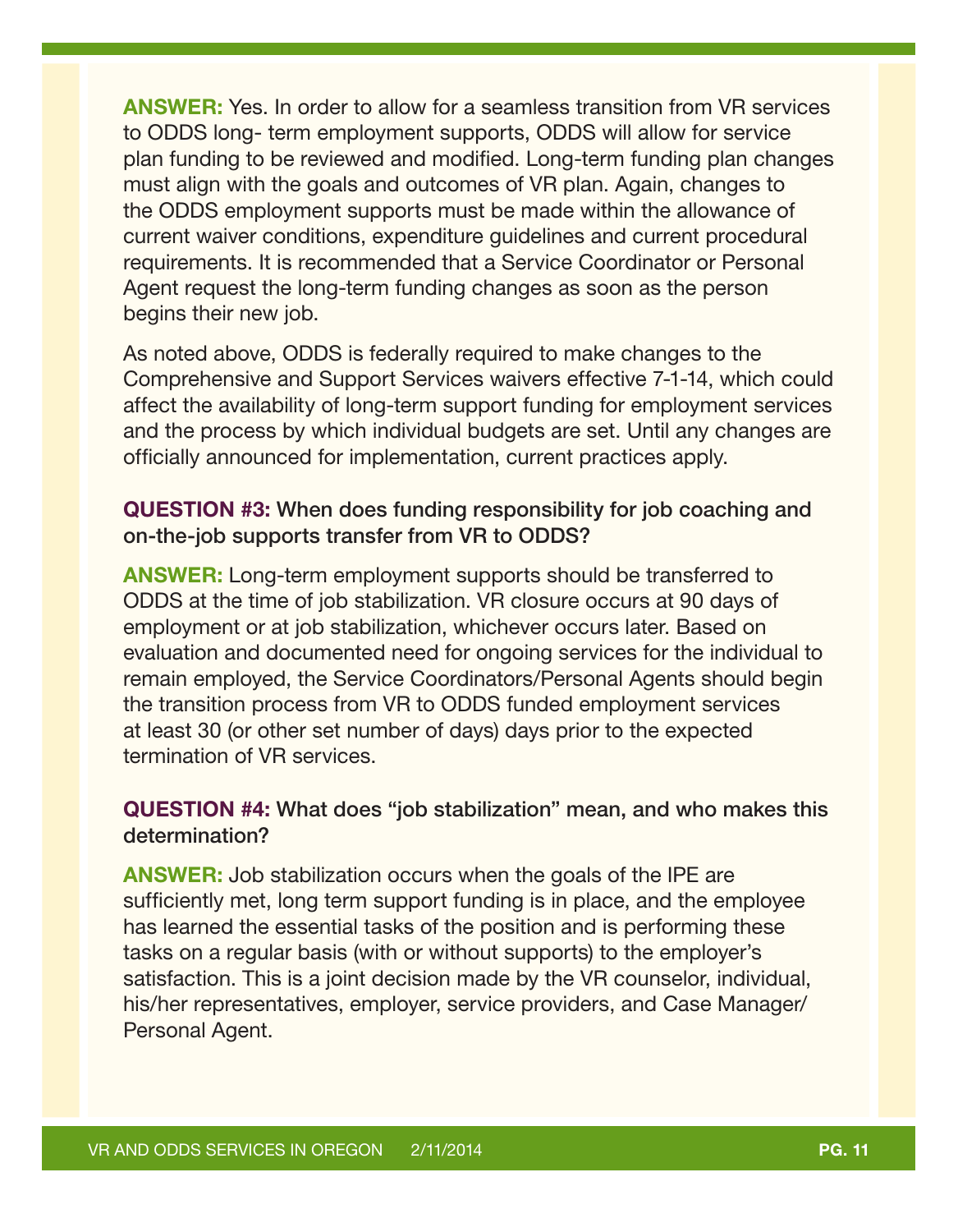#### <span id="page-11-0"></span>QUESTION #5: When can VR re-open a case or when can a person reaccess VR services?

ANSWER: Individuals or their representatives can apply for or request VR services at any time. When there is a question about re-accessing VR services, VR should be contacted to explain the situation and get feedback as to the appropriate process. Common scenarios that lead a person back to VR for support are:

- Significant changes occur in the current job and time-limited supports are needed to help adjust to those job changes, and existing supports are insufficient to meet the need.
- Desire job advancement.
- Desire for a new job.

#### QUESTION #6: When should benefits counseling occur? Who does benefits counseling? Where should referrals be made?

ANSWER: Benefits counseling should occur as soon as requested. Individuals receiving SSI/SSDI benefits are best served by getting comprehensive information on how work will affect benefits as early as possible in the course of considering and pursuing employment. Basic information about the impact of employment on public benefits should be provided by Service Coordinator or Personal Agent in the course of preliminary discussions about employment. A referral for more comprehensive benefits counseling and planning should be made by the Service Coordinator or Personal Agent to Disability Rights Oregon or by the VR Counselor to Work Incentives Network as soon as the individual has decided to pursue employment, depending on availability of this service.

# TOPIC: CASE COORDINATION AND COMMUNICATION

#### QUESTION #1: What does VR expect from Services Coordinators/ Personal Agents for people referred to and receiving VR services?

ANSWER: To achieve desired employment outcomes, extensive and ongoing collaboration is expected between VR Counselors and Service Coordinators/Personal Agents. This can be operationalized in many ways.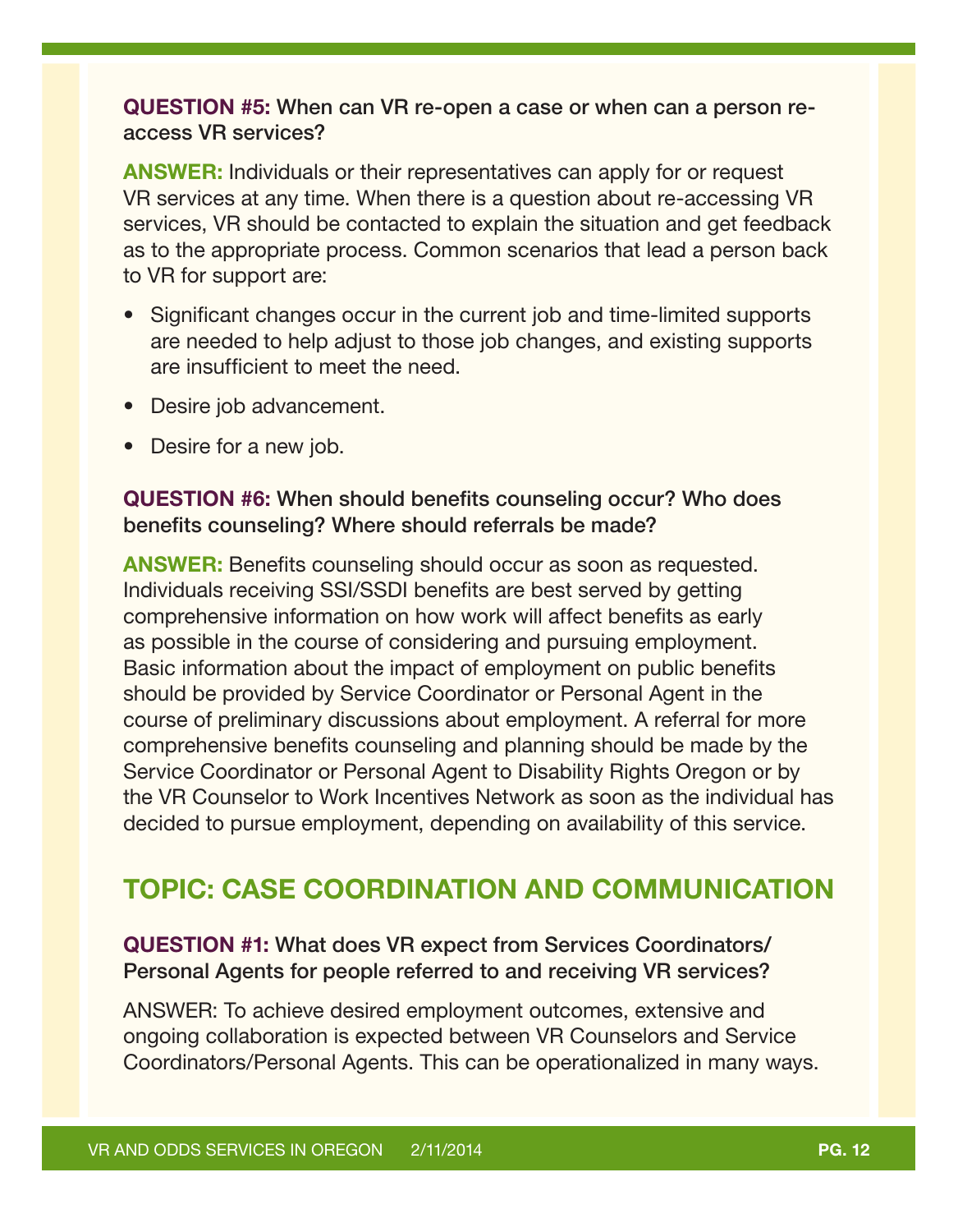<span id="page-12-0"></span>Services Coordinators/Personal Agents can exercise this collaboration by, for example:

- By providing VR needed initial and ongoing information in a complete and timely manner.
- Supporting and assisting a person accessing planned VR and extended ongoing services.
- Working with and supporting current providers (residential and day service), as well as family members to support the implementation of planned VR services.
- Attending related meetings when invited by the counselor and/or individual served.
- Suggesting and advocating for ISP or other planned activities that complement or otherwise enhance efforts to secure integrated employment.
- Participation as Team member in supported employment planning and implementation including the selection of vendors for time limited and on-going extended support.
- Helping plan and facilitate the transition from VR to the ODDS funded long-term services if needed to continue support of the VR service outcomes.

#### QUESTION #2: What should Service Coordinators/Personal Agents expect from a VR counselor for the period of time the person is receiving VR services?

ANSWER: To coordinate and assure necessary services and supports provided to the individual, result in positive employment related outcomes based on the individual's strengths goals and preferences.